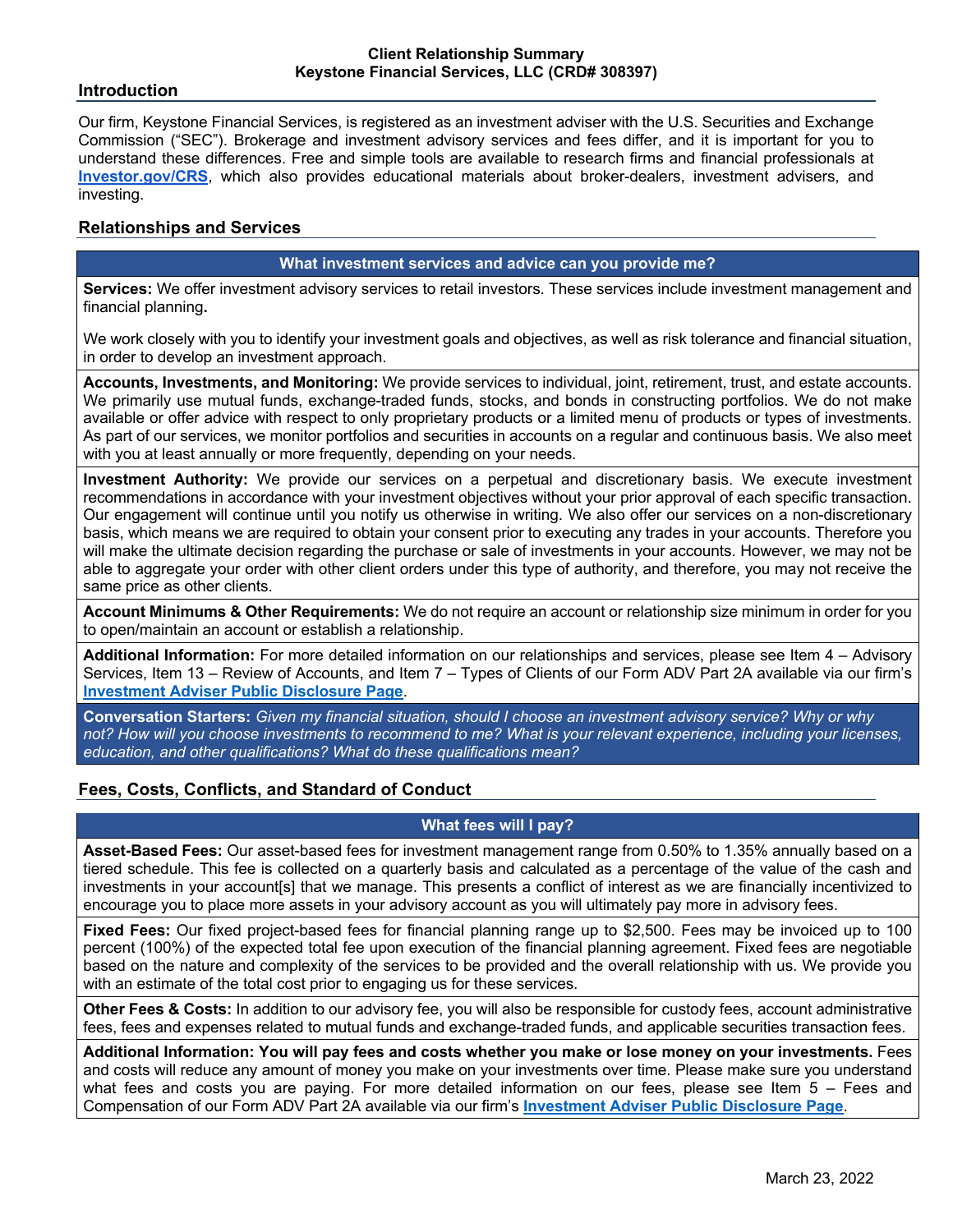**Conversation Starters**: *Help me understand how these fees and costs might affect my investments. If I give you \$10,000 to invest, how much will go to fees and costs, and how much will be invested for me?*

> **What are your legal obligations to me when acting as my investment adviser? How else does your firm make money, and what conflicts of interest do you have?**

*When we act as your investment adviser*, we have to act in your best interest and not put our interests ahead of yours. At the same time, the way we make money creates some conflicts with your interests. You should understand and ask us about these conflicts because they can affect the investment advice we provide you. Here is an example to help you understand what this means.

Our financial professionals are registered representatives of Private Client Services, LLC ("PCS"). A registered brokerdealer. In addition to our services, your financial professional will offer you brokerage services through their separate capacity as a registered representative and will earn commission-based compensation for transactions implemented through PCS. The commissions earned are separate from our advisory fees, which creates a financial incentive to recommend that you implement securities transactions through PCS. You are encouraged to learn more about PCS by reviewing their client relationship summary.

Our financial professionals are licensed as insurance agents. In addition to our services, your financial professional will offer you insurance products in their separate capacity as an insurance agent. The fees charged for the implementation of insurance products are separate from our advisory fees, where your financial professional will earn commission-based compensation for the implementation of an insurance product. Therefore, there is a financial incentive to recommend that you implement insurance through our financial professionals.

We may recommend that you engage our firm for tax preparation services. Utilizing our firm for tax preparation services means that we will receive additional revenue from the fees collected for tax preparation services. We are therefore financially incentivized to recommend that you engage us for tax preparation services.

We will recommend that you open your account with a specific custodian, where we maintain an institutional relationship and receive economic benefits. The receipt of economic benefits presents a conflict of interest and can influence our recommendation of the custodian to you. However, you ultimately decide where to open your accounts. Choosing a different custodian may result in the loss of quality of service and/or ability to obtain favorable prices.

**Additional Information:** For more detailed information, please see Item 10 – Financial Industry Activities and Affiliations, Item 12 – Brokerage Practices, and Item 14 – Client Referrals and Other Compensation of our Form ADV Part 2A available via our firm's **Investment Adviser Public Disclosure Page**.

**Conversation Starters:** *How might your conflicts of interest affect me, and how will you address them?*

### **How do your financial professionals make money?**

Our financial professionals are compensated based on an agreed-upon annual salary. Additionally, they receive compensation based on the revenue generated from the accounts they service directly. This means financial professionals have an incentive to increase the asset size in the relationship or solicit new business, taking time away from the day-to-day servicing of existing clients.

# **Disciplinary History**

**Do you or your financial professionals have legal or disciplinary history?**

No. You can visit **Investor.gov/CRS** for a free and simple search tool to research our firm and our financial professionals.

**Conversation Starters:** *As a financial professional, do you have any disciplinary history? For what type of conduct?*

### **Additional Information**

You can find additional information about our investment advisory services by viewing our Form ADV Part 2A available via our firm's **Investment Adviser Public Disclosure Page** or by visiting our website at **www.keystonefinancialservice.com**. You can request up-to-date information and a copy of our client relationship summary by contacting us at (402) 392-1212.

**Conversation Starters:** *Who is my primary contact person? Is he or she a representative of an investment advisor? Who can I talk to if I have concerns about how this person is treating me?*